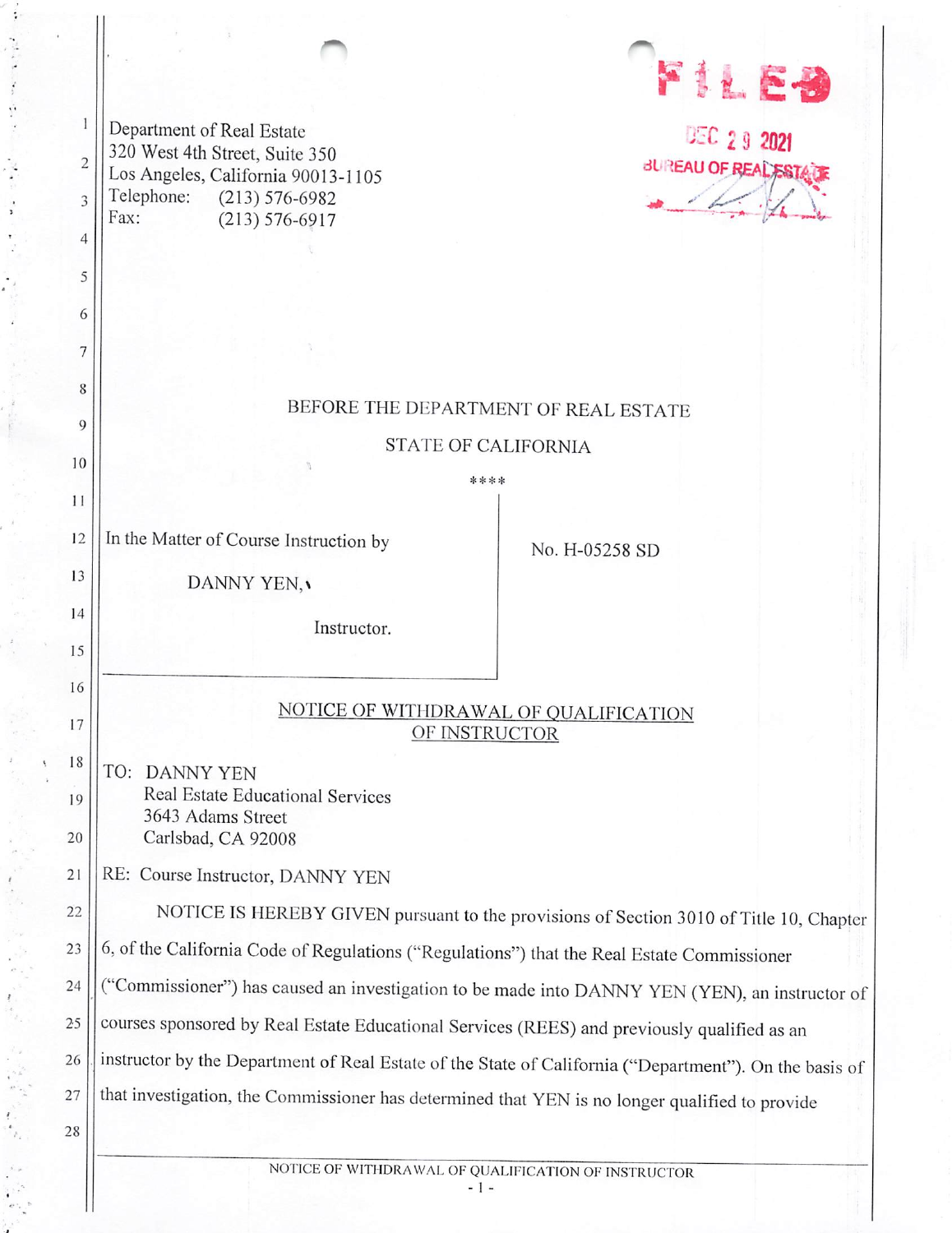instruction in course offerings, and that the qualification of YEN should be and hereby is withdrawn  $\sim$  2  $\parallel$  for the reasons set forth below:

 $\vert$  1. REES is a sponsor of approved continuing education (Sponsor ID 4861) and 4 equivalent course of study (Sponsor ID S0645) course offerings. REES is owned and controlled by  $15$  YEN. YEN was previously qualified as an instructor for REES. REES' address on file with the Department is 3643: Adams Street, Carlsbad, California (Carlsbad address).

2. The qualification of YEN was predicated on the compliance of YEN with Sections 3000 through 3010 of the Regulations, including but not limited to the following:

a. Section 3000(a)(8)(B) provides that an instructor shall not teach a course if the 10 | instructor has engaged in any violation of Article 24 (commencing with Section 3000) of these regulations or has engaged in conduct which would have warranted the denial of an application for  $12$ .  $\Box$  approval or withdrawal of approval of an equivalent course of study.

13  $\vert$  b. Section 3000(a)(8)(D) provides that an instructor shall not teach a course if the 14 | instructor acted or conducted himself or herself in a manner which would have warranted the denial  $15$ .  $\vert \vert$  of his or her application for a real estate license.

16  $\vert$  c. Section 3006(f)(2) provides that an instructor shall not be qualified if the 17 | instructor has engaged in any violation of Article 25 (commencing with Section 3005) of these 18 | regulations or has engaged in conduct which would have warranted the denial of an application for 19 | approval or withdrawal of approval of a continuing education offering.

 $20$  || d. Section 3006(f)(4) provides that an instructor shall not be qualified if the 21 | instructor acted or conducted himself or herself in a manner which would have warranted the denial  $22$  | of his or her application for a real estate license.

### $23$  ||  $\blacksquare$   $\blacksquare$   $\blacksquare$   $\blacksquare$   $\blacksquare$   $\blacksquare$   $\blacksquare$   $\blacksquare$   $\blacksquare$   $\blacksquare$   $\blacksquare$   $\blacksquare$   $\blacksquare$   $\blacksquare$   $\blacksquare$   $\blacksquare$   $\blacksquare$   $\blacksquare$   $\blacksquare$   $\blacksquare$   $\blacksquare$   $\blacksquare$   $\blacksquare$   $\blacksquare$   $\blacksquare$   $\blacksquare$   $\blacksquare$   $\blacksquare$   $\blacksquare$   $\blacksquare$   $\bl$

 $24$   $\vert$  3. Included in REES' continuing education course renewal applications, YEN provided  $2\overline{3}$ . copies of the course material to be used as part of the course offerings, which included a copy of the 26 | course outline, a final exam, quizzes, enrollment agreements, and instruction materials for each 27 | course. YEN represented and assured the Department that REES would provide the submitted course

 $-2 \cdot$ 

28

6

7

8

ò

 $11$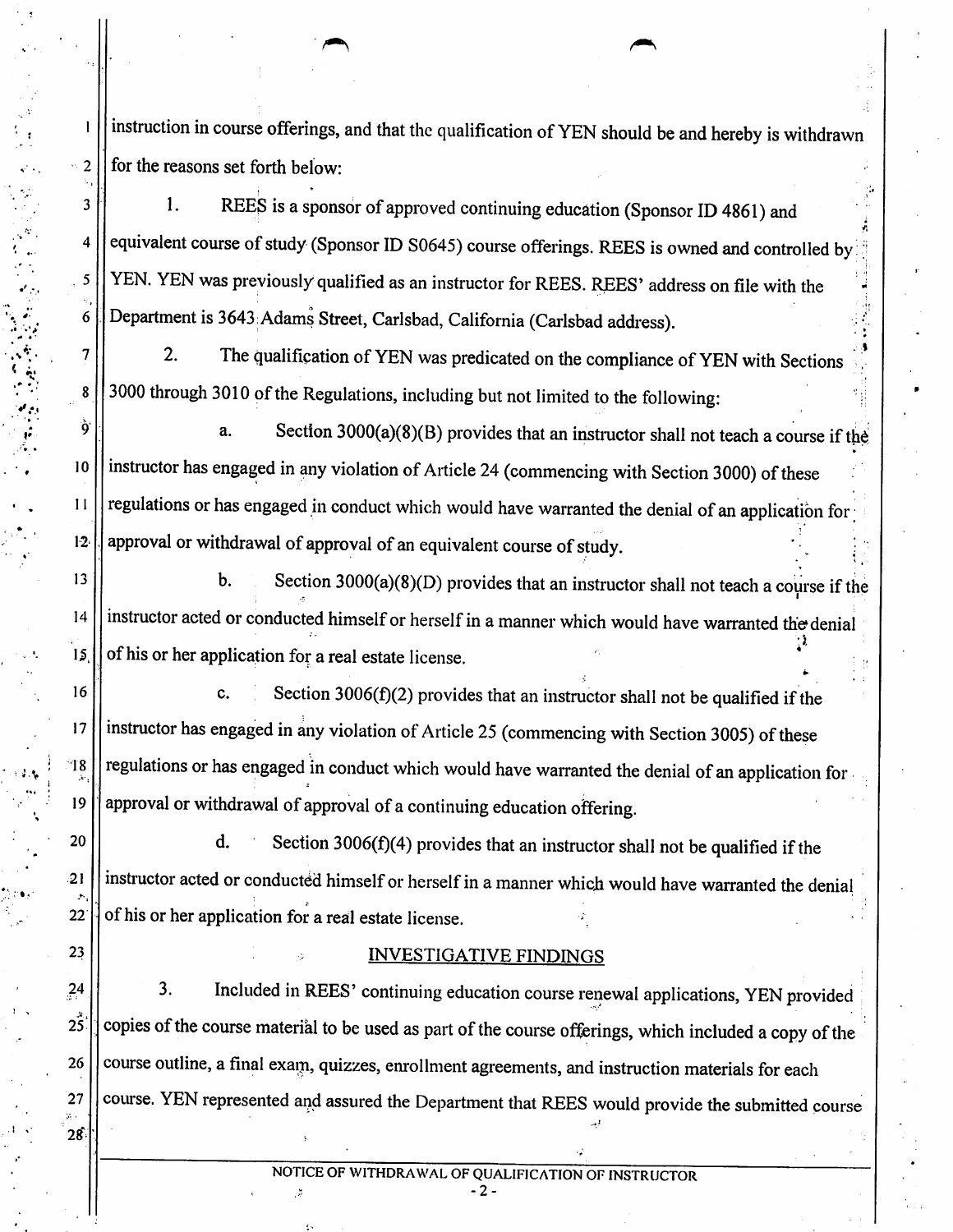$1$   $||$  material as part of its course offerings as required pursuant to Sections 3006 through 3010 of the 2 || Regulations.

<sup>3</sup> | 4. During the Department's investigation, on or about May 27, 2021, the Commissioner 4 Served a subpoena to YEN seeking documents related to REES' Department approved continuing s | education correspondence courses, including in part, enrollment agreements and course materials. In 6 YEN's written response dated July 14, 2021, YEN, through his counsel, stated that enrollment agreements "do not and have never existed" and that course materials have been "inadvertently lost or misplaced." YEN did not produce any enrollment agreements or completed final exams or final exam grades in response to the Commissioner's subpoena. The only course materials produced were 10 Certificates of Completion from July 2018 through June 2021. YEN later submitted amended and 11 | superseded responses to the Commissioner's subpoena asserting his Fifth Amendment right against  $12$  | self-incrimination.

 $\overline{J}$ 

8

9

13 | 5. Section 3007.2 of the Regulations provides that any change to an approved course 14  $\vert\vert$  offering that is a significant deviation, in one or more aspects, from the offering as approved by the 15 Department, must be submitted by the sponsor to the Department for consideration and approval. 16 REES and YEN failed to submit and seek approval of the change in providing students with  $17$ .  $\vert$  enrollment agreements as previously represented with its applications for course approval and the 18 | lack of course materials as required for continued approval in violation of Sections 3006, 3007.2, and 19  $\vert$  3012.2 of the Regulations.

 $20$   $\vert$  6. Section 3006(n) provides that course sponsors shall provide each participant with a 21 | course completion certificate within 15 days from date of completion. Many of the course completion 22 | certificates produced by Yen in response to the Commissioner's subpoena were issued to participants 23.  $\vert$  more than fifteen (15) days from the date of completion in violation of Section 3006(n) of the  $24$  | Regulations.

### 25 | NMLS Online Education Fraud Scheme

26 | The Commissioner and Department regulate and issue mortgage loan originator 27 | (MLO) license endorsements to current real estate licensees who qualify to originate mortgage loans 28 | by passing a qualified written test, completing pre-licensure education courses, and taking annual

NOTICE OF WITHDRAWAL OF QUALIFICATION OF INSTRUCTOR

- 3 -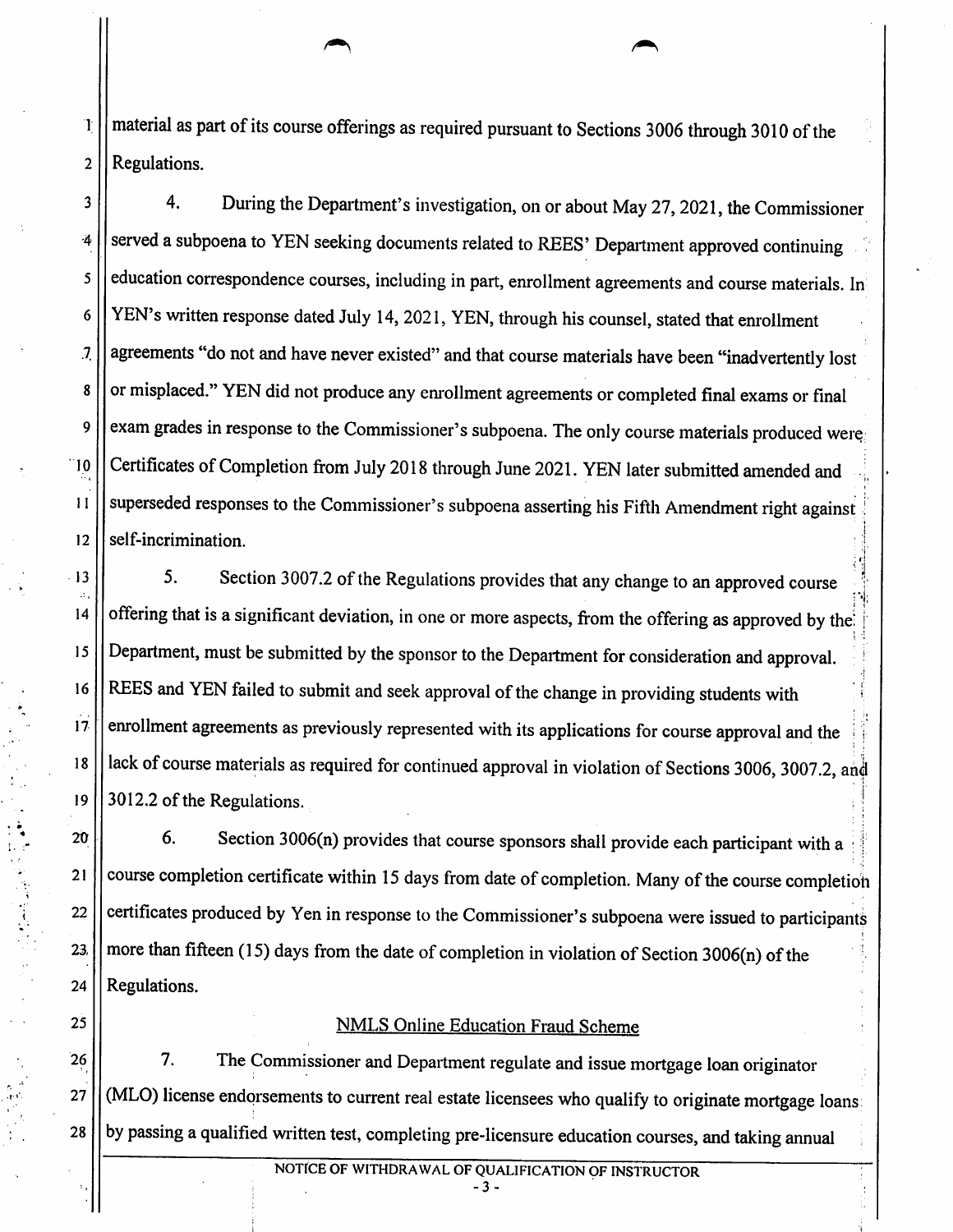continuing education courses (Code sections 10166.06 and 10166.10) established by the Secure and  $2$  | Fair Enforcement for Mortgage Licensing Act of 2008 (the SAFE Act). (12 U.S.C. §5101 et seq.) The 3 SAFE Act further established that the National Multistate Licensing System & Registry ("NMLS") is to set standards for an education system for MLOs. (12 U.S.C. 5104 \$1505).

5 8. REES was an NMLS-approved course provider during the years 2017 to 2020 (NMLS  $6$  | course provider number 1405046). The NMLS had approved REES to offer one in-person 8-hour 7 | "DBO-SAFE Act Comprehensive: Mortgage Continuing Education" course. REES was never approved by the NMLS to offer online pre-licensing or continuing education courses to MLOs.

9. During all times relevant herein, YEN maintained with his Internet Service Provider  $\boldsymbol{Q}$ 10 || an IP address at 76.88.84.139 (the IP Address). The IP Address assigned to YEN is associated with REES' business address on file with the Department pursuant to Regulations section 3006(h) and  $\overline{11}$  $12$  | with NMLS.

13 | 10. The Commissioner was made aware of numerous NMLS education students 14 | associated with taking online pre-licensing education and continuing education courses from the IP 15 Address in Carlsbad, California. These education students received NMLS course credit for the 16 | online pre-licensing or continuing education courses completed from the IP Address in Carlsbad, 17 | California, belonging to YEN.

11. The education students identified in the investigation do not reside or work at the 18 19 Carlsbad address, the physical address associated with the IP Address identified by the Commissioner  $20$  | as belonging to YEN.

21 | 12. It was determined that YEN, completed NMLS online pre-licensing education and 22 | continuing education courses during the years 2019 and 2020 on behalf of numerous education 23 | students in violation of the NMLS Standards of Conduct (SOC), which apply to all NMLS-approved  $24$  | course providers.

1

4

8

25 | 13. The NMLS SOC provide in relevant part:

 $26$   $\left| \right|$  SOC 3(B): Approved course providers and their instructors are prohibited from  $27$   $\vert$  engaging in any unlawful, misleading, or unethical activities or from engaging in any activity of  $28$  | moral turpitude under federal or state law.

- 4-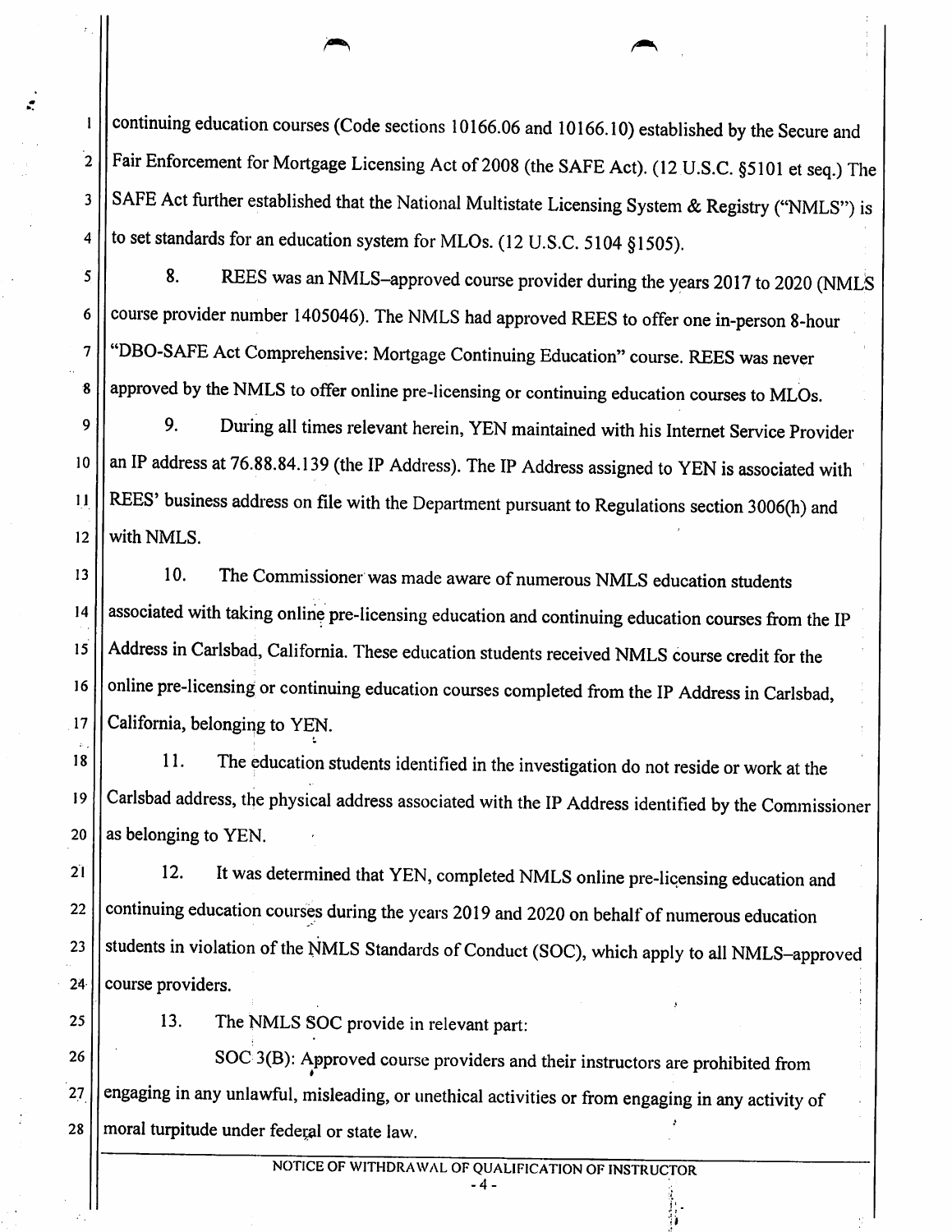### Department Correspondence Education

2<sup>|</sup> 14. The Department's investigation revealed that YEN issued course completion 3 | certificates to Department licensees for real estate continuing education courses without requiring 4 participants take, complete, and successfully pass the Department authorized final examination 5 | associated with the course described in the completion certificate in violation of Sections 3006(d) and  $6 \mid 3007.3$  of the Regulations.

7 Course Participant G.K.

15. On or about, April 26, 2021, G.K., a licensed real estate broker, enrolled in REES' CE 8 correspondence course for Property Management, Risk Management, Ethics, Agency, Fair Housing,  $\boldsymbol{9}$ 10 || Trust Fund Handling, and Management and Supervision by completing REES' Enrollment 11 Agreement and General Information Page ("Enrollment Agreement"). G.K. paid YEN an enrollment 12  $\frac{1}{2}$  fee of \$225.00 for all courses via Venmo. According to G.K.'s executed Enrollment Agreement, 13 | course study materials would be given to G.K. when the enrollment form is submitted and the final  $14$  | exam would be administered only at the school location.

15 | 16. YEN issued G.K. continuing education course completion certificates and credits for 16 | Property Management, Risk Management, Ethics, Agency, Fair Housing, Trust Fund Handling, and 17 | Management and Supervision. Although G.K.'s Enrollment Agreement indicated an enrollment date 18  $\vert\vert$  of April 26, 2021, each certificate of completion indicated a backdated registration date of March 30,  $19$  |  $2021$ .

20  $\vert$  17. Each certificate of completion issued to G.K. included a verification by YEN that G.K. 21 || "successfully completed the correspondence home/study course and passed the final exam with a 22  $\vert\vert$  score of 70% or better," however YEN did not require G.K. personally take and pass a final exam.

23 | 18. The forgoing conduct by YEN resulted in the following violations:

24 | (a) YEN failed to implement incremental assessments designed to properly measure  $25$   $\vert$  G.K.'s mastery of the course content with case studies, quizzes or other form of exercises in violation 26  $\vert\vert$  of Section 3006(p) of the Regulations.

 $27$  | (b) YEN failed to administer a final examination in violation of Section 3007.3 of the  $28$  || Regulations.

NOTICE OF WITHDRAWAL OF QUALIFICATION OF INSTRUCTOR

- 5 -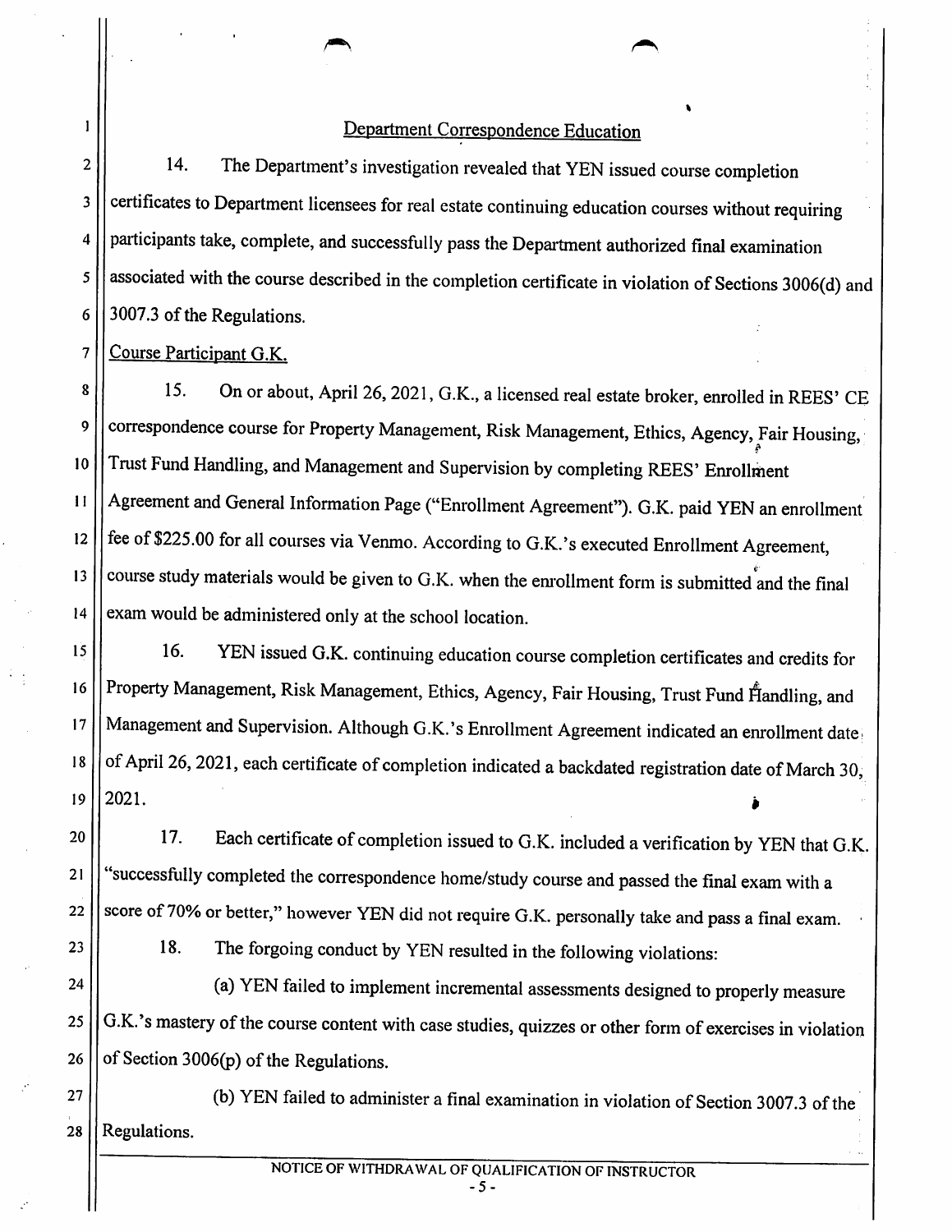(c) YEN issued a certificate of completion that falsely reflected that G.K. successfully  $2$  | completed a final exam when no final exam was offered by YEN to G.K. in violation of Sections  $3 \mid 3006$ (d) and 3007.3 of the Regulations.

(d) YEN issued G.K. completion certificates, verified by YEN, without requiring that G.K. take, complete and successfully pass the Department required final examination associated with  $6$  | the course described in the completion certificates in violation of Sections 3006(d) and 3007.3 of the 7 Regulations.

# 8 9

4

5

### GROUNDS FOR WITHDRAWAL OF QUALIFICATION

19. The conduct described in Paragraphs 3 through 18 above, constitutes a failure by YEN 10 || to perform in accordance with the provisions of Sections 3000(a)(8)(B) and (D) and 3006(f)(2) and  $11$  (4) of the Regulations, and is grounds for the withdrawal of the qualification of YEN as an instructor 12  $\vert\vert$  of course offerings under the provisions of Sections 3000, 3006, and 3010 of the Regulations.

## 13 || <u>ORDERs</u>

14 | Based on the forgoing, the Commissioner has determined YEN is no longer qualified as an 15 | instructor, and therefore, the qualification of YEN should be and is hereby withdrawn pursuant to the 16 | provisions of Section 3000, 3006, and 3010 of the Regulations.

 $18$  1/1/1 19

17

///

///

///

///

///

///

 $^{\prime\prime\prime}$ 

 $III$ 

20 ||*|||* 

21

22

23

25

27

28

 $24$  11///

 $26$  11/1/

- 6 -